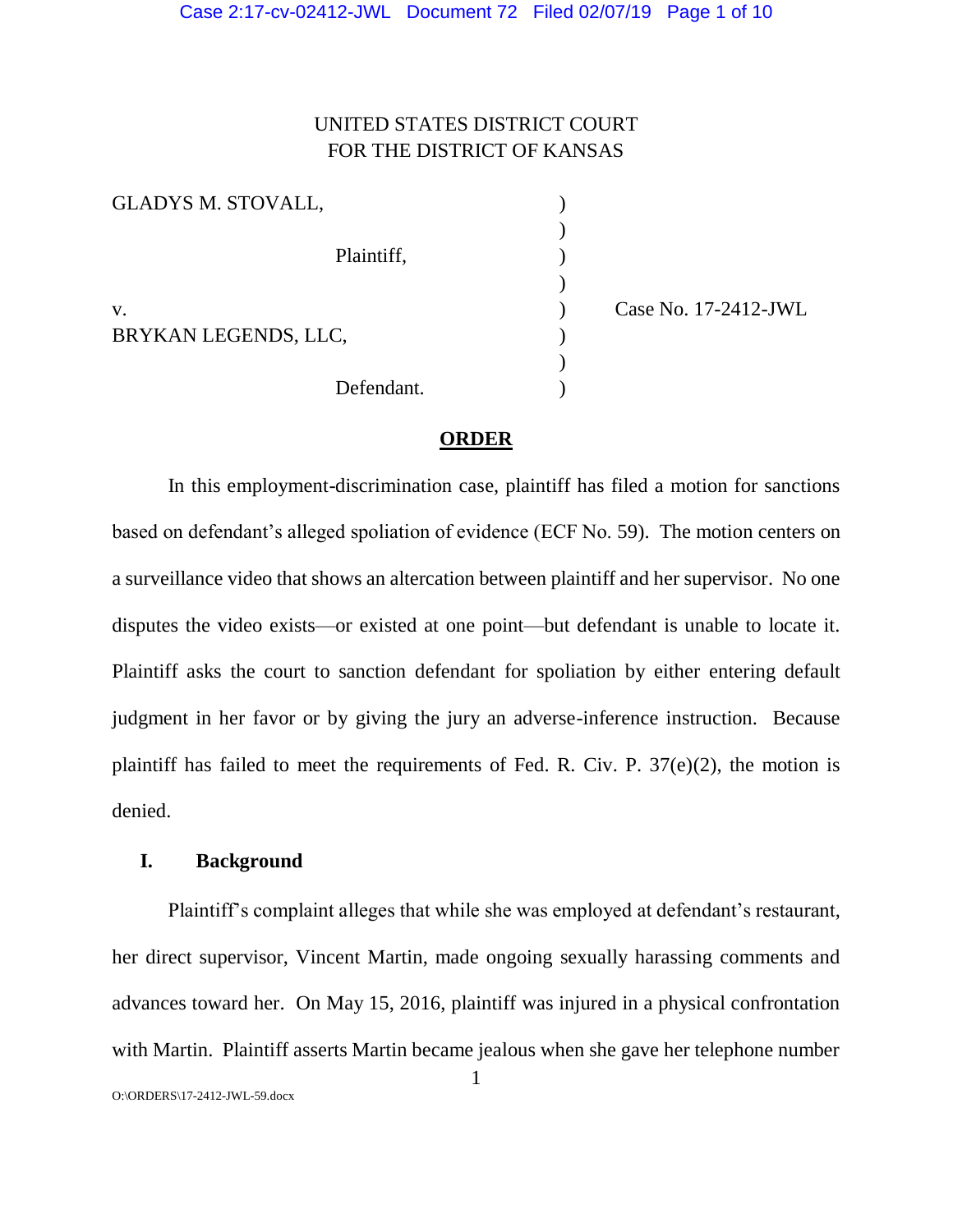#### Case 2:17-cv-02412-JWL Document 72 Filed 02/07/19 Page 2 of 10

to a male customer, and reacted by assaulting her. The confrontation was recorded on one of defendant's surveillance cameras. Shortly thereafter, on May 31, 2016, plaintiff filed a claim for workers' compensation based on her alleged injuries.

On about October 11, 2016, plaintiff filed a discrimination charge with the Kansas Human Rights Commission ("KHRC"). The charge mentioned, in part, the May 15, 2016 altercation. The KHRC sent defendant a letter dated October 11, 2016, which advised defendant that the destruction of records related to the charge was forbidden by law.<sup>1</sup>

Plaintiff's workers' compensation claim was settled on January 23, 2017.

About one week later, on February 1, 2017, plaintiff's current counsel sent defendant a letter, stating plaintiff had retained them to represent her in connection with employment discrimination claims and advising defendant of its obligation to preserve records, videos, and files pertaining to plaintiff's employment and discharge.<sup>2</sup> Plaintiff filed this suit on July 13, 2017.

On July 3, 2018, plaintiff tendered a document request for, among other things, "surveillance footage, recordings or other video . . . that refer or relate to any events alleged in Plaintiff's Complaint."<sup>3</sup> Defendant responded that there "was a surveillance tape that depicted the altercation between the Plaintiff and Vincent Martin" but that defendant "is

<sup>1</sup> ECF No. 60-2.

<sup>2</sup> ECF No. 60-3.

<sup>3</sup> ECF No. 60-6 at 3.

O:\ORDERS\17-2412-JWL-59.docx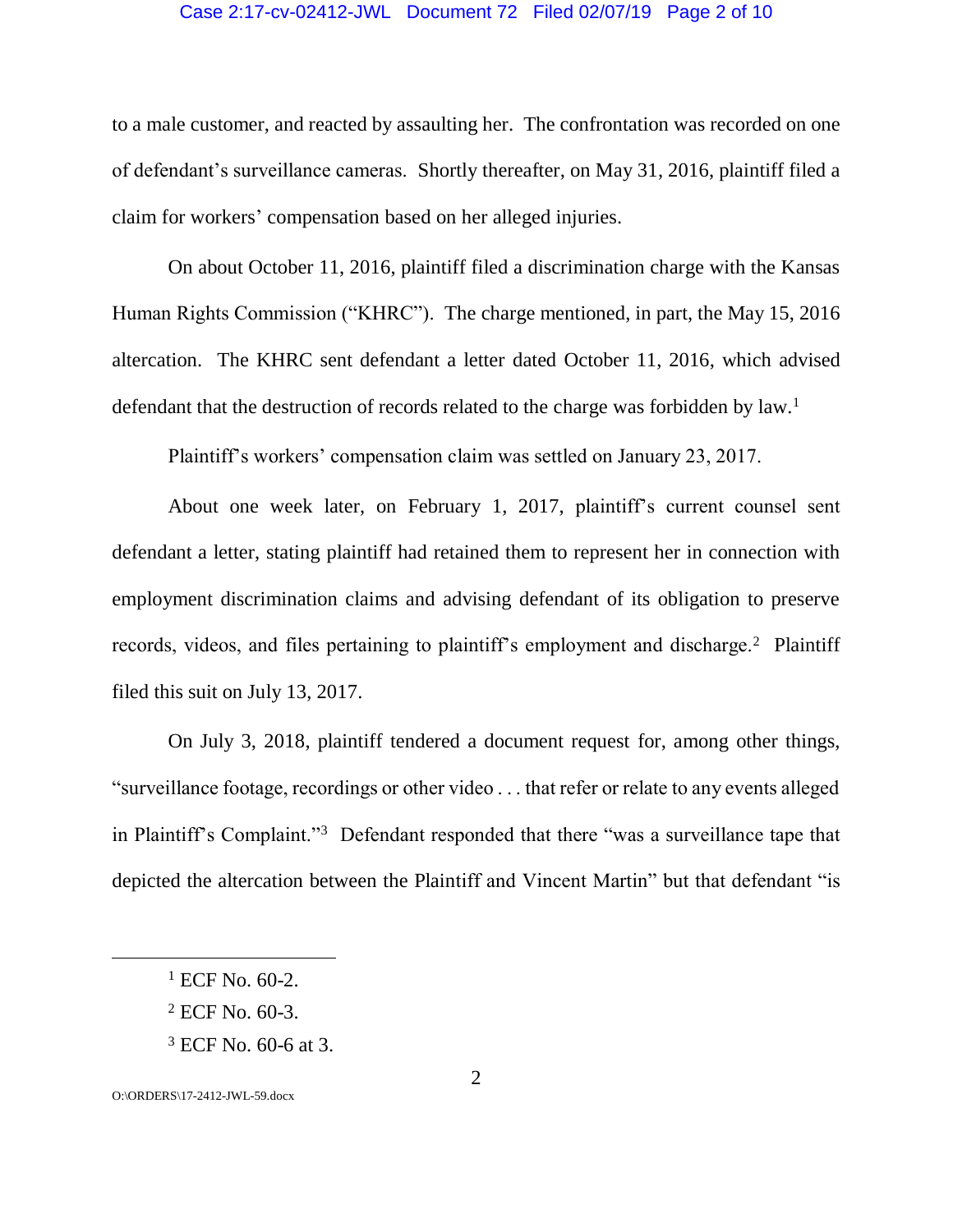### Case 2:17-cv-02412-JWL Document 72 Filed 02/07/19 Page 3 of 10

unable to locate the tape."<sup>4</sup> The response also advised that a "copy or link" of the video was provided to the attorney representing defendant in the workers' compensation matter, but that "the link has expired."<sup>5</sup> Defendant's representative, Gerald Rauschelbach, testified at his deposition that after the incident, he maintained a copy of the surveillance video in his desk drawer, but that he can no longer find it, despite "desperately looking."<sup>6</sup> He is unsure when it became  $\mathrm{lost.}$ <sup>7</sup> Rauschelbach further stated he sent a copy of the video to defendant's workers' compensation insurance carrier sometime between May 15, 2016, and January 23, 2017; <sup>8</sup> defendant represents in its response brief that the copy was sent prior to October 11, 2016, when defendant was first given notice of plaintiff's potential discrimination claims and the preservation requirement.<sup>9</sup> To date, defendant has not produced either copy of the surveillance video.

<sup>8</sup> ECF No. 60-5 at 3.

<sup>9</sup> ECF No. 62 at 3.

O:\ORDERS\17-2412-JWL-59.docx

<sup>4</sup> ECF No. 60-6 at 3-4.

<sup>5</sup> *Id.*

<sup>6</sup> ECF No. 60-5 at 2.

<sup>&</sup>lt;sup>7</sup> *Id.* Thus, Rauschelbach testified he was not sure whether he had a copy of the video tape on February 1, 2017, when he received the retention letter from plaintiff's counsel.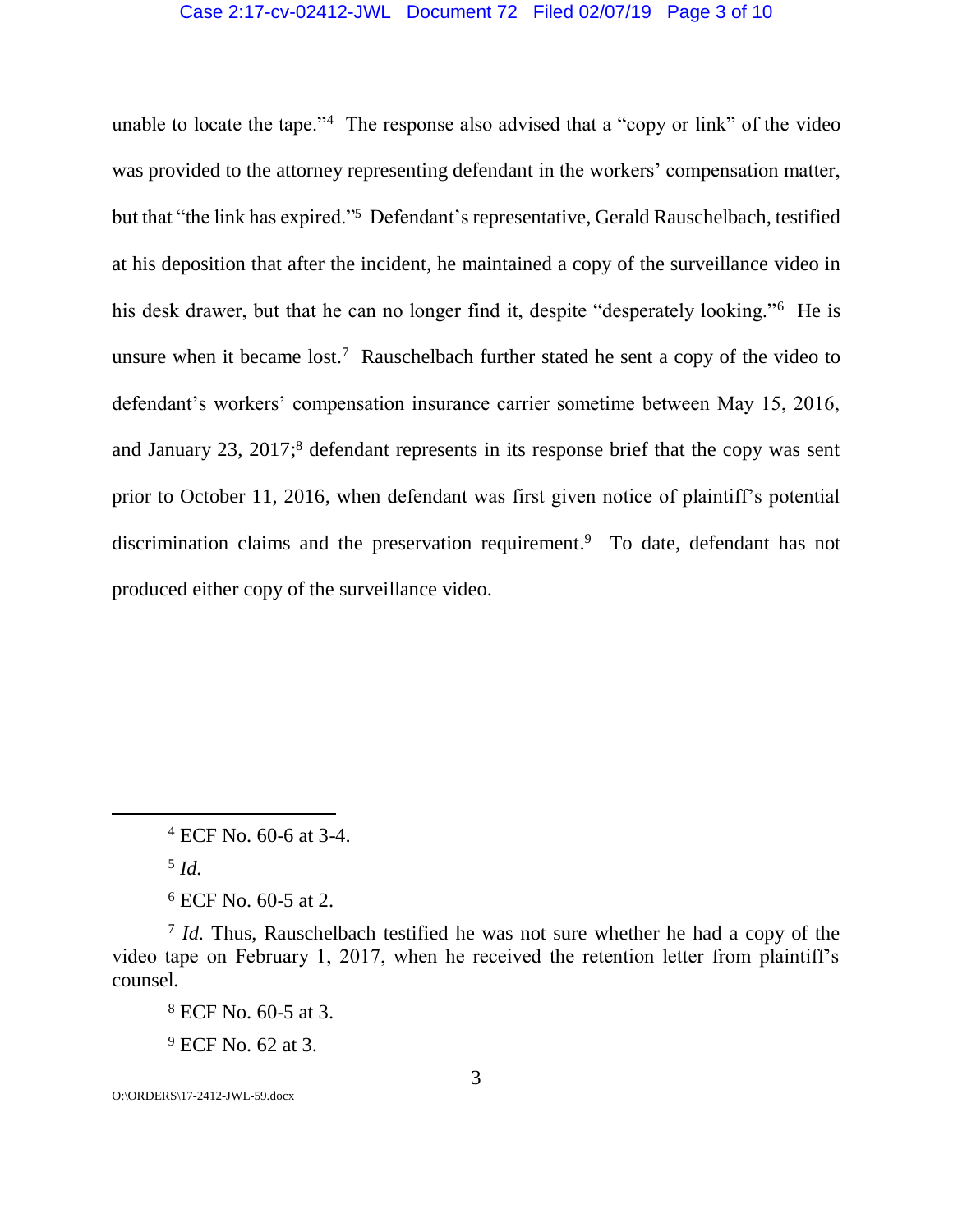# **II. Analysis**

During the pretrial conference held on January 18, 2019, the parties agreed the surveillance video is a form of electronically stored information ("ESI") subject to the preservation requirements of Rule 37(e). The rule reads,

If electronically stored information that should have been preserved in the anticipation or conduct of litigation is lost because a party failed to take reasonable steps to preserve it, and it cannot be restored or replaced through additional discovery, the court:

(1) upon finding prejudice to another party from loss of the information, may order measures no greater than necessary to cure the prejudice; or (2) only upon finding that the party acted with the intent to deprive another party of the information's use in the litigation may:

(A) presume that the lost information was unfavorable to the party; (B) instruct the jury that it may or must presume the information was unfavorable to the party; or

 $(C)$  dismiss the action or enter a default judgment.<sup>10</sup>

The sanctions requested in plaintiff's motion—entry of default judgment or the giving of

an adverse-inference instruction—fall under subsection (e)(2).

Before reaching the sanctions provision of subsection  $(e)(2)$ , plaintiff must meet three prerequisites to a finding of spoliation. Rule 37(e) permits the court to sanction the loss of ESI only if (1) the ESI should have been preserved, (2) a party failed to take "reasonable steps" to preserve it, and (3) it cannot be restored or replaced. If these three prerequisites are met, then the court may go on to determine if defendant acted with the requisite bad-faith intent necessary to impose the sanctions requested by plaintiff under

<sup>10</sup> Rule 37(e) was significantly amended in 2015.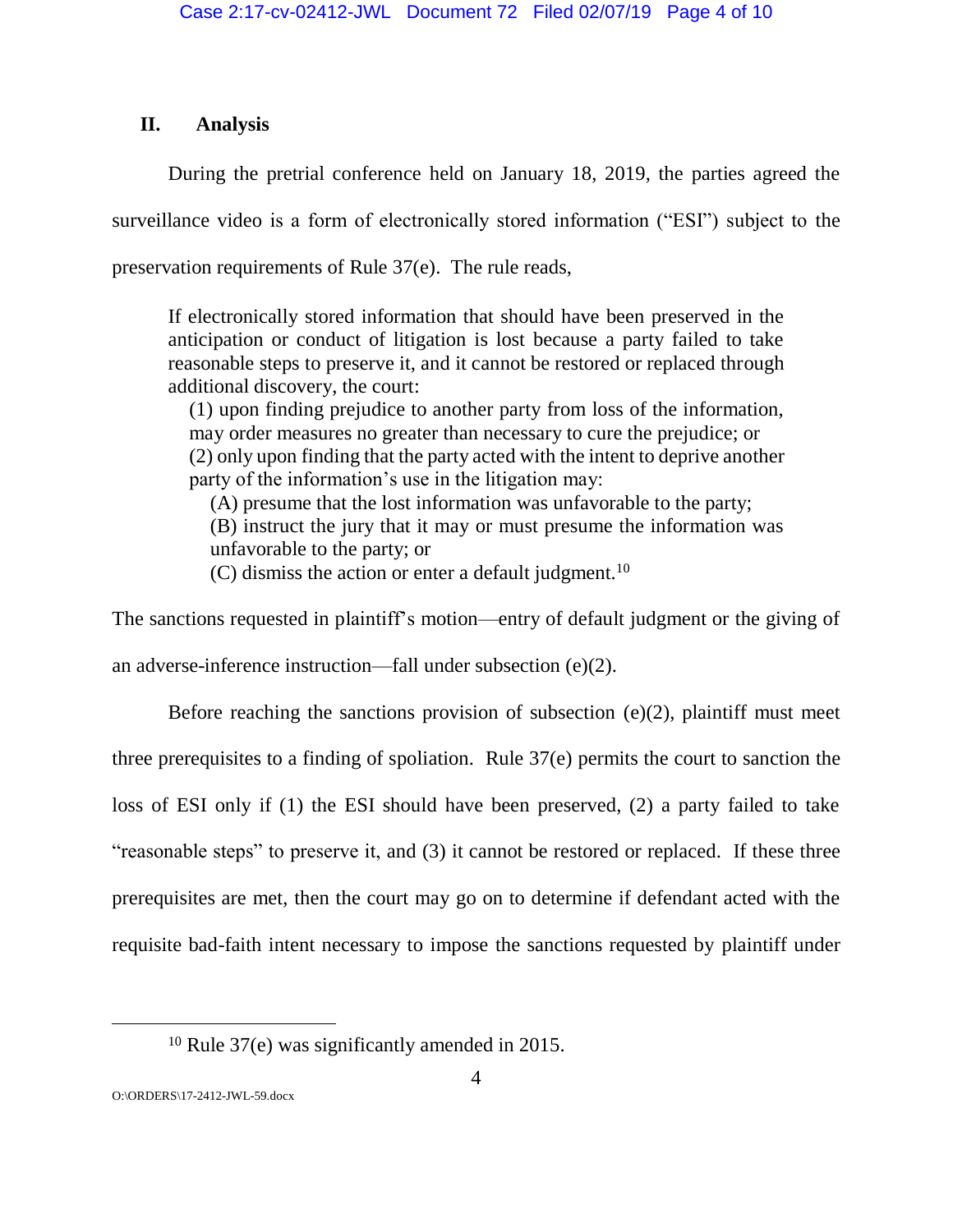### Case 2:17-cv-02412-JWL Document 72 Filed 02/07/19 Page 5 of 10

subsection  $(e)(2)$ . Here, the court finds plaintiff has not met her burden to prove all three prerequisites to spoliation, and even if she had, has shown no bad faith on the part of defendant.

Duty to Preserve. "A litigant has a duty to preserve evidence that it knows or should know is relevant to imminent or ongoing litigation, and this duty to preserve evidence extends to electronically stored information."<sup>11</sup> There is no dispute that the video is relevant to both plaintiff's workers' compensation and employment-discrimination claims.<sup>12</sup> Thus, defendant had a duty to preserve the video as early as May 31, 2016, when plaintiff filed her workers' compensation claim. And defendant concedes that as of October 11, 2016, the date on which it received notice of plaintiff's discrimination charge from the KHRC, it "had an obligation to preserve the video."<sup>13</sup> Defendant contends, however, that as of that date, it had already "turned the video over to its insurance company" in connection with the workers' compensation claim.<sup>14</sup> The problem with

<sup>11</sup> *Marten Transp., Ltd. v. Plattform Advert., Inc.,* No. 14-cv-02464-JWL, 2016 WL 492743, at \*5 (D. Kan. Feb. 8, 2016) (internal quotations and citations omitted).

<sup>&</sup>lt;sup>12</sup> Defendant acknowledged the video's relevance at the January 18, 2019 pretrial conference.

<sup>13</sup> ECF No. 62 at 4. *See also Jones v. Easter,* No. 17-3089, 2018 WL 4063487, at \*2 (D. Kan. Aug. 27, 2018) (holding a party has a duty to preserve video evidence "showing that the events in Plaintiff's complaint did or did not occur" once it receives notice that litigation is likely to commence); *Herrmann v. Rain Link, Inc.*, No. 11-1123-RDR, 2013 WL 4028758, at \*2 (D. Kan. Aug. 7, 2013) (holding receipt of letter from KHRC put defendant on notice of duty to preserve ESI).

<sup>14</sup> *Id.* at 4-5.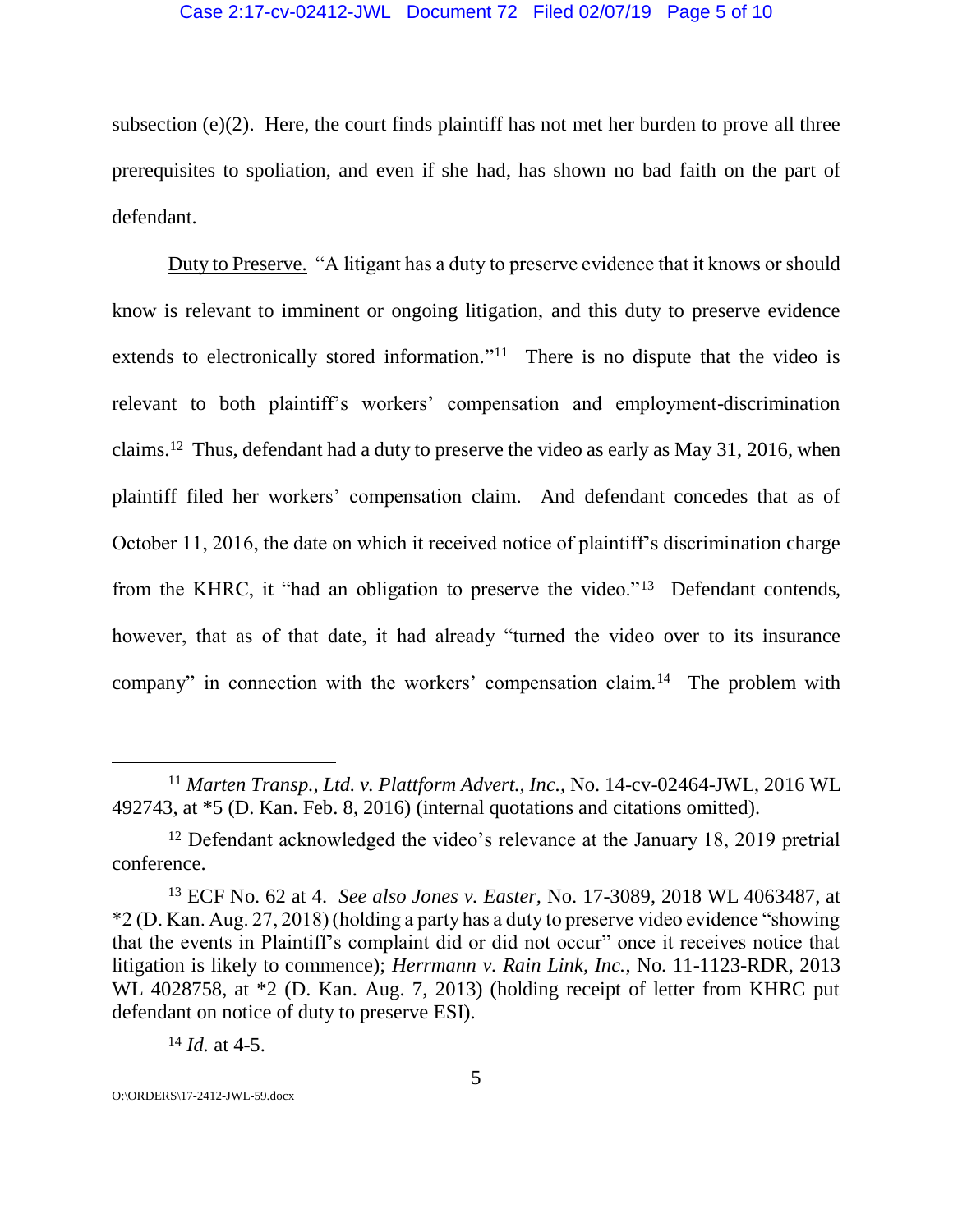### Case 2:17-cv-02412-JWL Document 72 Filed 02/07/19 Page 6 of 10

defendant's argument is that it does not account for the fact that defendant had two copies of the surveillance video. Defendant does not address the duty it had to preserve the copy of the video kept in Rauschelbach's desk drawer.

No Reasonable Steps to Preserve. As of the date that defendant's duty to preserve the video arose, defendant had an obligation to take reasonable steps to preserve it. Rule 37(e) recognizes that "'reasonable steps' to preserve suffice; it does not call for perfection."<sup>15</sup> Nonetheless, defendant does not suggest *any* steps it took to preserve the video. Defendant does note it sent a copy of the video to its workers' compensation insurer. Although this was a logical step (and certainly not nefarious), defendant has presented no support for its assertion this was an affirmative step taken to preserve the video. The court knows of no case construing such an action as a step to preserve. Nor has defendant suggested that it informed its workers' compensation insurer of the need to preserve the video or that it took steps to ensure the link to the video would not expire.

No Ability to Restore or Replace. Next, "Rule 37(e) directs that the initial focus should be on whether the lost information can be restored or replaced through additional discovery."<sup>16</sup> Neither party has addressed this factor to the court's satisfaction. On the one hand, Rauschelbach testified that he has looked for the video by "going back to look in sent

<sup>&</sup>lt;sup>15</sup> Fed. R. Civ. P. 37, Advisory Committee Note to Subdivision (e)(2) (2015 Amendment) (cited in *Marten Transp.*, 2016 WL 492743, at \*4).

<sup>&</sup>lt;sup>16</sup> Fed. R. Civ. P. 37, Advisory Committee Note to Subdivision (e)(2) (2015) Amendment) (quoted in *Marten Transp.,* 2016 WL 492743, at \*5).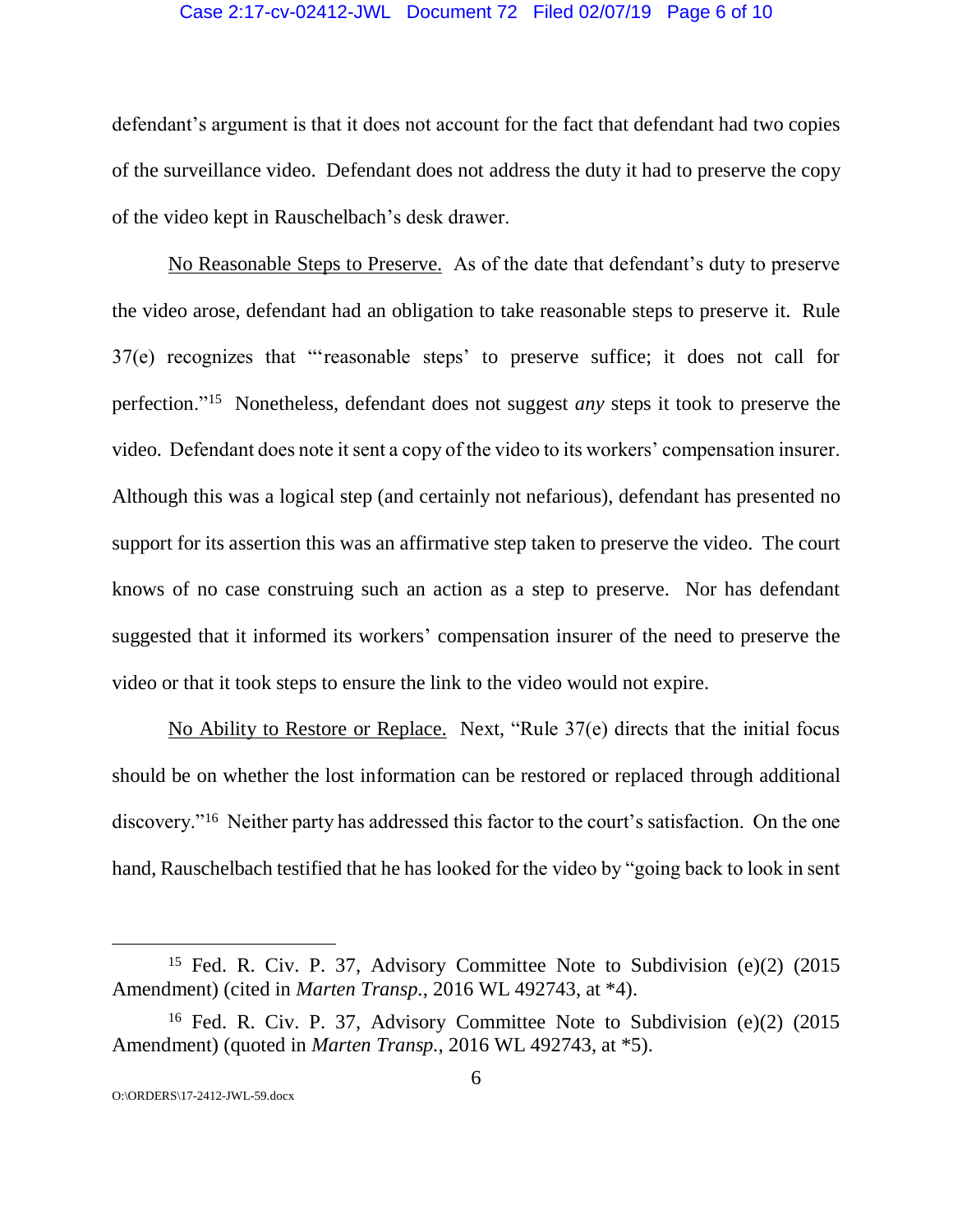#### Case 2:17-cv-02412-JWL Document 72 Filed 02/07/19 Page 7 of 10

folders and sent files" and by retracing his "steps at each restaurant at different times trying to locate this tape."<sup>17</sup> But on the other hand, plaintiff acknowledged during the pretrial conference that she had not issued a subpoena to the workers' compensation insurer in an attempt to have a copy of the video retrieved off of their system or a computer hard drive. And, to the court's knowledge, neither party has engaged a computer specialist for the purpose of locating the video on defendant's computer hard drive or back-up system. In the end, the court concludes plaintiff has not proven the video cannot be replaced or restored.

Although a close call, the court has not found all three prerequisites to spoliation met. Even if it had, however, plaintiff's motion would be denied because plaintiff has not proven defendant's failure to preserve the video was the result of bad faith (and not mere negligence) as required by subsection (e)(2) of Rule 37.

Bad-Faith. "If an aggrieved party seeks an adverse inference jury instruction—as plaintiff does here—that party must also prove bad faith on the part of the producing party."<sup>18</sup> Rule 37(e)(2) imposes the same culpability requirement when a plaintiff seeks default judgment as a sanction.<sup>19</sup> The Advisory Committee comments accompanying the 2015 Amendments to subsection (e)(2) direct that such "severe measures" may only be

<sup>17</sup> ECF No. 60-5 at 2.

<sup>18</sup> *Herrmann*, 2013 WL 4028758, at \*2.

<sup>&</sup>lt;sup>19</sup> Fed. R. Civ. P. 37, Advisory Committee Note to Subdivision (e)(2) (2015 Amendment).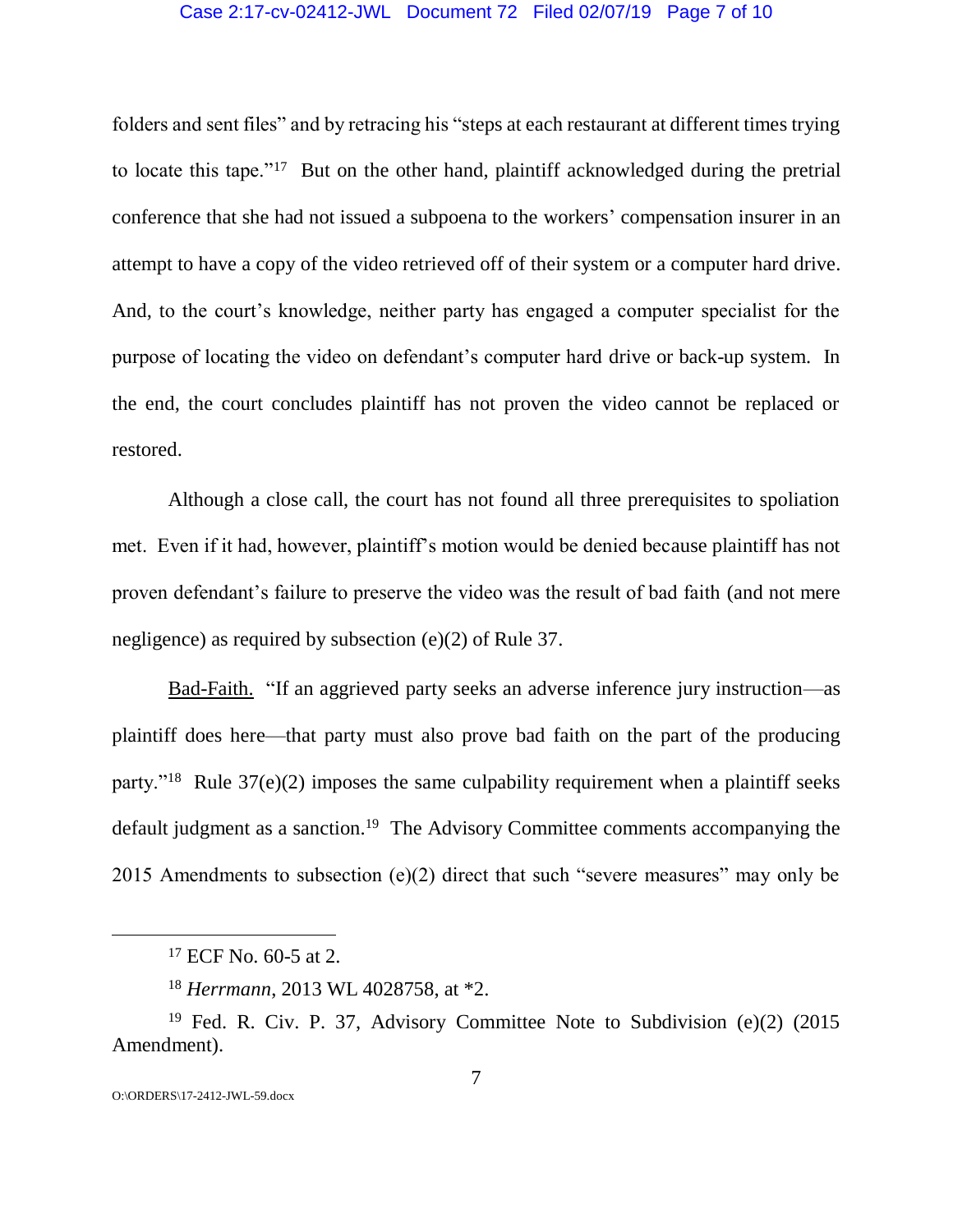imposed upon a court finding that "the party that lost the information acted with the intent to deprive another party of the information's use in the litigation."<sup>20</sup> Negligence in losing evidence is not sufficient "because it does not support an inference of consciousness of a weak case."<sup>21</sup> As the Tenth Circuit has recognized, the advisory-committee note to Rule 37(e)(2) provides a "commonsense explanation" for the bad-faith requirement:

Adverse-inference instructions were developed on the premise that a party's intentional loss or destruction of evidence to prevent its use in litigation gives rise to a reasonable inference that the evidence was unfavorable to the party responsible for loss or destruction of the evidence. Negligent or even grossly negligent behavior does not logically support that inference. Information lost through negligence may have been favorable to either party, including the party that lost it, and inferring that it was unfavorable to that party may tip the balance at trial in ways the lost information never would have.<sup>22</sup>

Plaintiff asserts bad-faith is demonstrated here simply by defendant's failure

to preserve the video after receiving multiple notices of its obligation to preserve

evidence. Plaintiff has cited no support for this theory that defendant's failure

<sup>20</sup> *See also Storey v. Effingham Cty.*, No. CV415-149, 2017 WL 2623775, at \*4 (S.D. Ga. June 16, 2017) ("Rule 37(e) reserves the harshest discovery sanctions, such as adverse inference instructions, dismissals, or default judgments, only for cases in which the court can find that the spoliating party acted with the intent to deprive another party of the information's use in the litigation." (internal quotation and modification omitted)).

<sup>21</sup> *Herrmann*, 2013 WL 4028758, at \*2*; see also* Fed. R. Civ. P. 37, Advisory Committee Note to Subdivision (e)(2) (2015 Amendment) (stating subsection (e)(2) "rejects cases . . . that authorize the giving of adverse-inference instructions on a finding of negligence or gross negligence").

<sup>&</sup>lt;sup>22</sup> Fed. R. Civ. P. 37, Advisory Committee Note to Subdivision (e)(2) (2015 Amendment) (cited in *Equal Emp't Opportunity Comm'n v. JetStream Ground Servs., Inc.*, 878 F.3d 960, 966 (10th Cir. 2017)).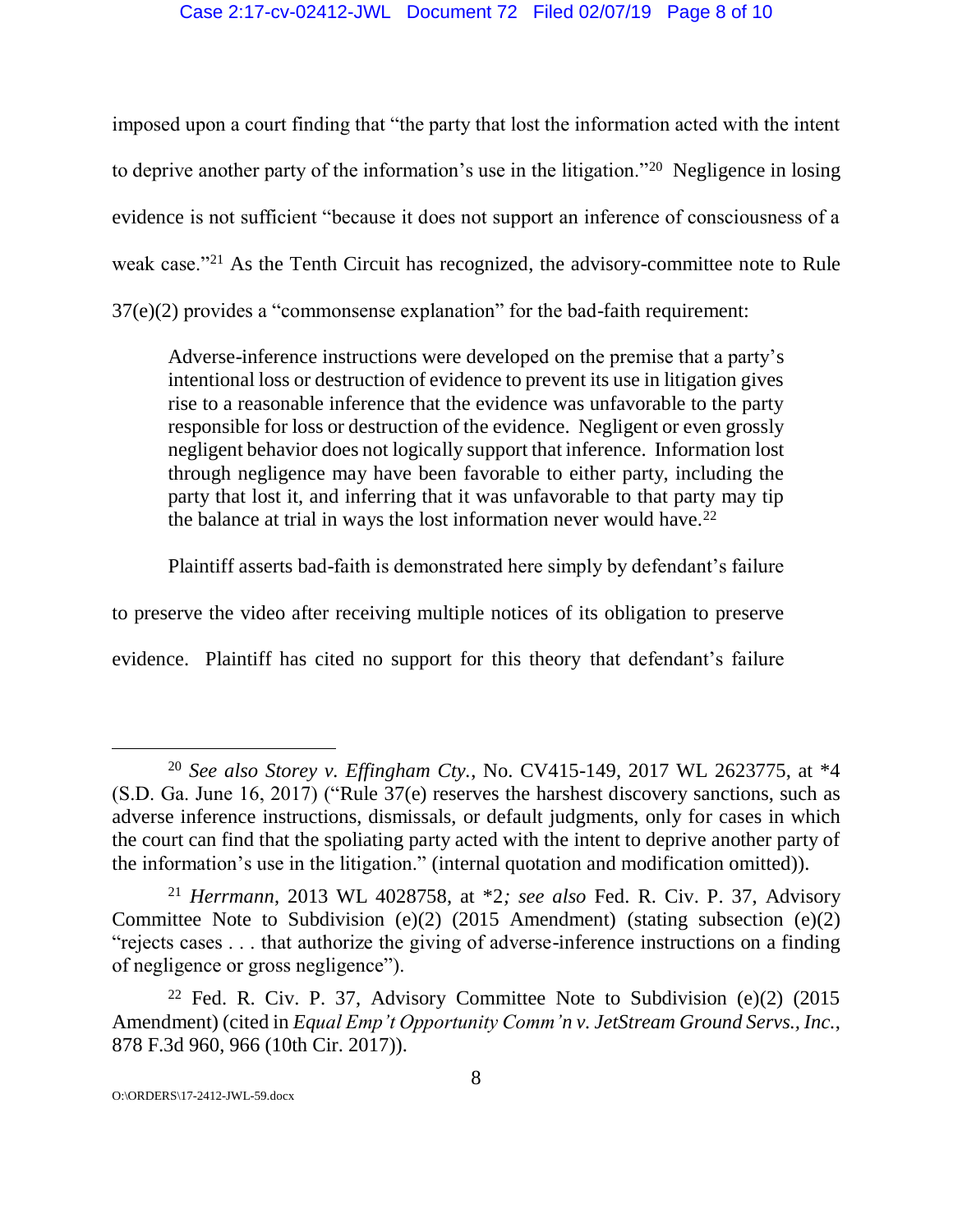### Case 2:17-cv-02412-JWL Document 72 Filed 02/07/19 Page 9 of 10

"shows the required culpable state of mind."<sup>23</sup> Although defendant's failure to take steps to preserve the ESI may be negligent, even grossly negligent, nothing in the record suggests defendant intentionally lost the video. With respect to the copy kept in Rauschelbach's office, the only evidence in the record on this issue— Rauschelbach's deposition testimony—indicates the opposite conclusion is true. Rauschelbach testified he does not know when the video became lost and has been desperately searching for the copy. With respect to the copy given to the insurance carrier, it was not unreasonable for defendant to assume the insurer would protect and retain it.

In the end, plaintiff has cited no fact that could support a finding that defendant intended to deprive her of the surveillance video. The court is not convinced that defendant's negligence—even recklessness—in not taking steps to preserve the "desk drawer" copy of the video and in allowing the normal expiration policy of the "workers' compensation" copy of the video to proceed unimpeded

O:\ORDERS\17-2412-JWL-59.docx

<sup>23</sup> ECF No. 60 at 6.